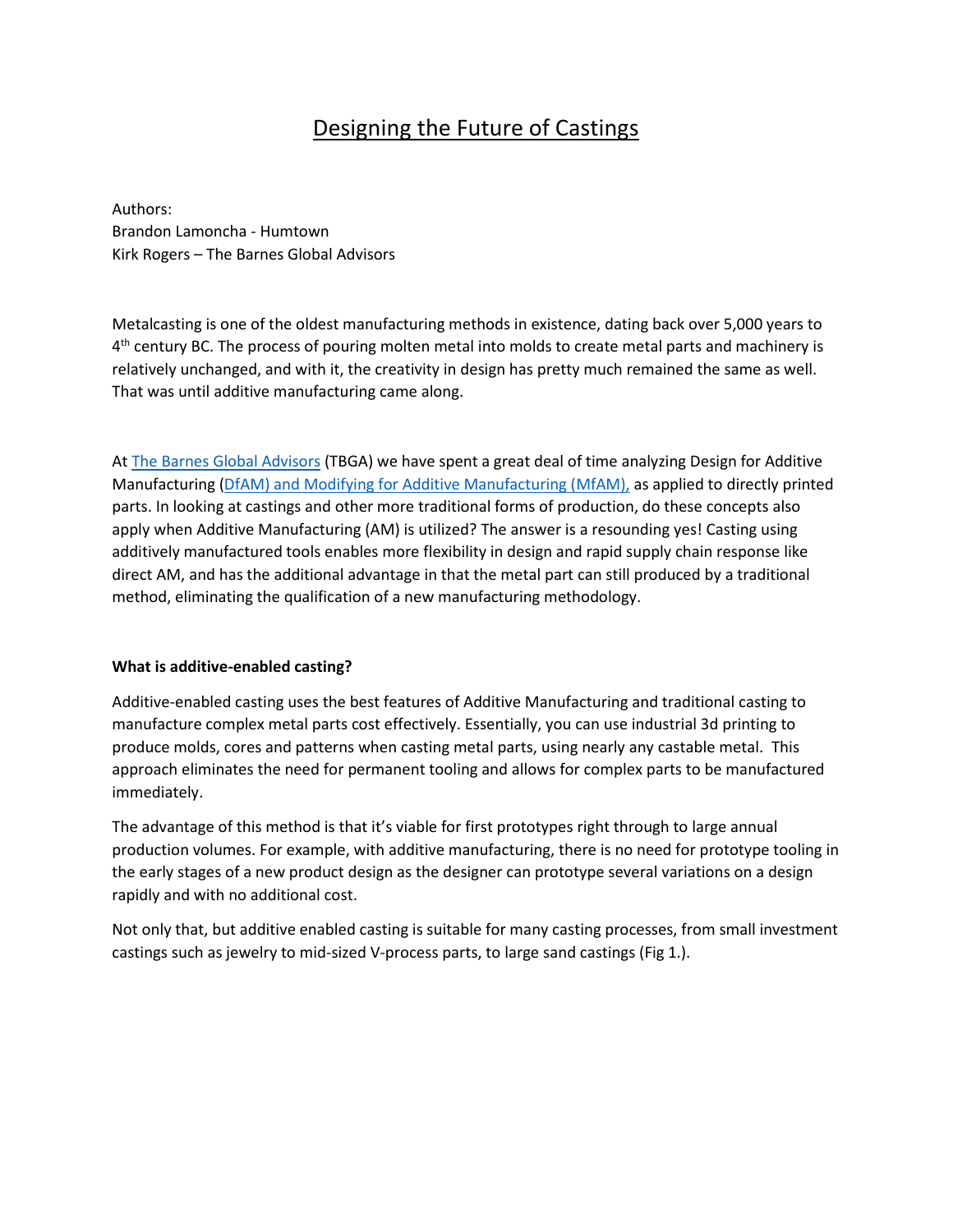

Fig 1. Example of a 2500 kg (5500 lb.) Pelton injector being poured in a multi-part 3D sand printed mold Credit[: Kirk Rogers.](https://www.linkedin.com/in/kirkarogers/)

Let's explore a little further how the elimination of tooling can speed up the response of the foundry. By eliminating the need for tooling in the sand casting process, the tool doesn't need to be removed from the molded sand, eliminating the need for draft in the as-cast design. This results in a casting closer to the net shape of the final part. Since these kinds of molds are typically produced by the Binder Jetting Process (BJP; often called Sand Binder Jetting in this context) the biggest design limitation is ensuring there is a way to remove sand out of a mold cavity. Also by eliminating tooling, undercut and overhanging features are possible. One of the other big restrictions of traditional sand cast tooling is limiting the placement of the parting line between the Cope (upper tool) and Drag (lower tool), because tooling has to be removable from the cavity. This allows the designer using AM-produced casting molds to move the parting line to a less important area of the part or make it easier to remove any flash.

For even more complex or more difficult castings, BJP casting molds make it easy to incorporate cheek or side molds to the cavity design, add alignment and assembly features, add gas vents at precise locations to reduce porosity or add gating or runner [features](https://sites.psu.edu/shapelab/projects/#sandprinting) to better control metal flow into the mold. All of which can improve casting quality and reduce cost.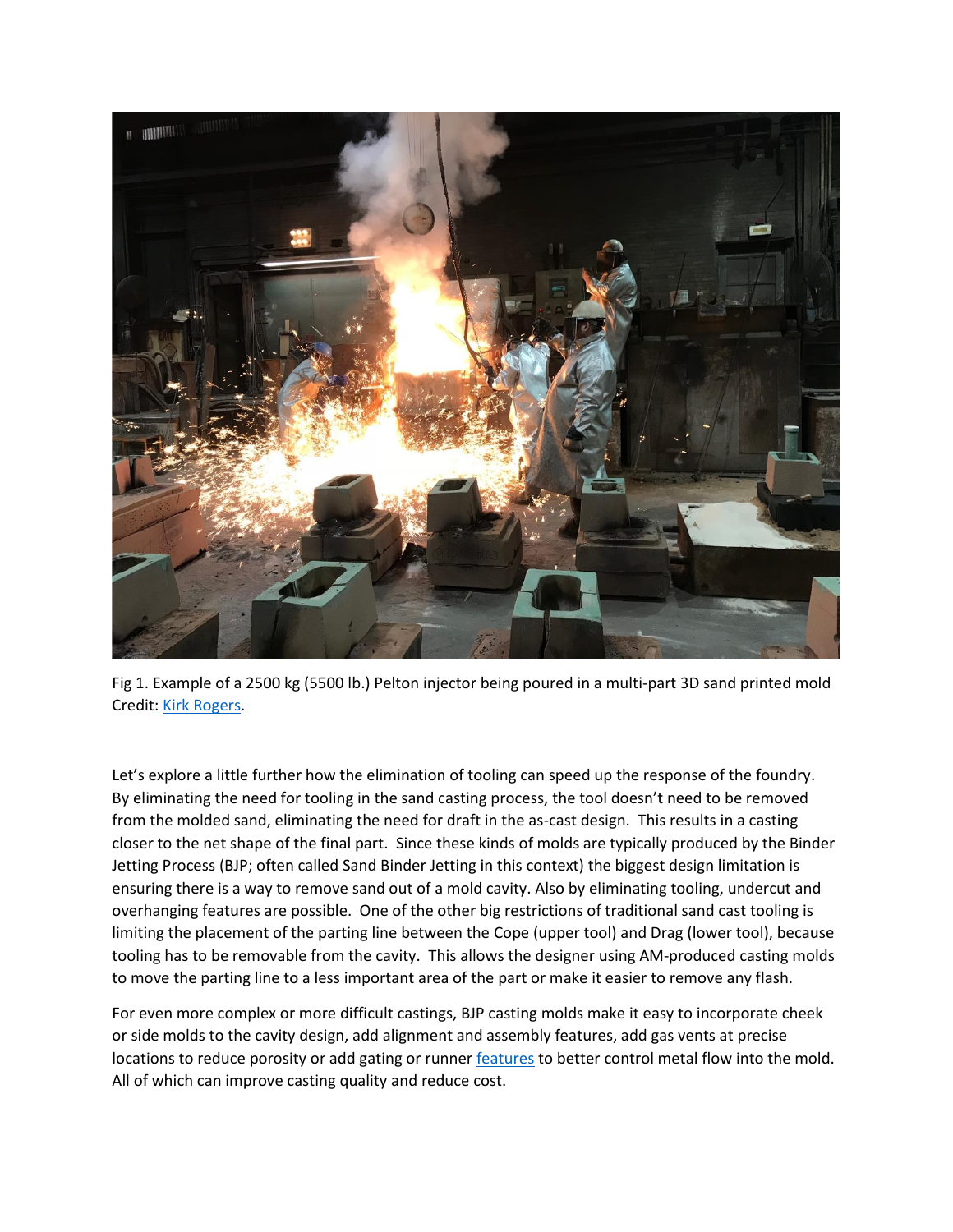The table below highlights how DfAM and MfAM enables the designer to increase complexity of the design while reducing cost and improving quality of the resultant casting (Table 1).

| <b>Consideration</b> | <b>Draft</b>              | Section thickness | Parting line   | Assembly & alignment   | Gas vents              |
|----------------------|---------------------------|-------------------|----------------|------------------------|------------------------|
|                      |                           |                   |                | features               |                        |
| Impact               | Lighter weight<br>casting | Lighter weight,   | Better quality | Improved alignment     | Lower gas porosity $=$ |
|                      |                           | more complex      | casting        | between mold parts =   | Better quality casting |
|                      |                           | castings          |                | Better quality casting |                        |
| <b>DfAM or MfAM</b>  | <b>DfAM</b>               | <b>DfAM</b>       | <b>MfAM</b>    | <b>MfAM</b>            | <b>MfAM</b>            |

|  |  |  |  | Table 1: Cope and Drag DfAM and MfAM considerations |
|--|--|--|--|-----------------------------------------------------|
|--|--|--|--|-----------------------------------------------------|

Taking a look at cores and the casting design, there are additional MfAM and DfAM considerations (Table 2). Traditionally produced cores have similar tooling requirements to the cavity, so complex cores need to be molded as several pieces that are later assembled by hand and glued together. By additively manufacturing this core, the assembly steps and variation in that assembly are reduced. This enables better control of the cavity during the casting process, and potentially a reduction in metal section thickness due to reduced tolerance stack up. Again, the designer also has the freedom to incorporate more complexity into the design, without sacrificing cost or speed to market. For fragile, large or complex cores, 3D sand printing also enables the addition of features to the core that can simplify assembly (such as a handle that is removed before casting) or add shipping features (such as mounting point or shipping box) to improve reliability from the point of printing at a foundry service provider, to the foundry, which may be separated by hundreds or thousands of miles. One additional bonus, with printed sand tools are that they can be recycled in the foundry sand reclamation system, instead of generating trash in the form of dunnage for shipping.

| Consideration       | Tolerance stack<br>up (multiple<br>cores) | Parting line              | Gas vents                                        | assembly, shipping<br>features |
|---------------------|-------------------------------------------|---------------------------|--------------------------------------------------|--------------------------------|
| Impact              | Lighter weight<br>casting                 | Better quality<br>casting | Lower gas porosity $=$ Better<br>quality casting | Improved core quality          |
| <b>DfAM or MfAM</b> | <b>DfAM</b>                               | <b>MfAM</b>               | <b>MfAM</b>                                      | <b>MfAM</b>                    |

## Table 2: Core DfAM and MfAM considerations

The following US patent application [US20180339334,](https://pdfaiw.uspto.gov/.aiw?Docid=20180339334) helps to illustrate the previous considerations. This design shows a highly engineered, lightweight engine casting that would not be producible by casting tool methods. The design integrates what would traditionally be separate cores for exhaust ports, intake ports, water jacket, and cylinders combined into one 3D printed piece. In addition, the design incorporates features to aid assembly in the foundry, as well as gas vents to improve casting quality.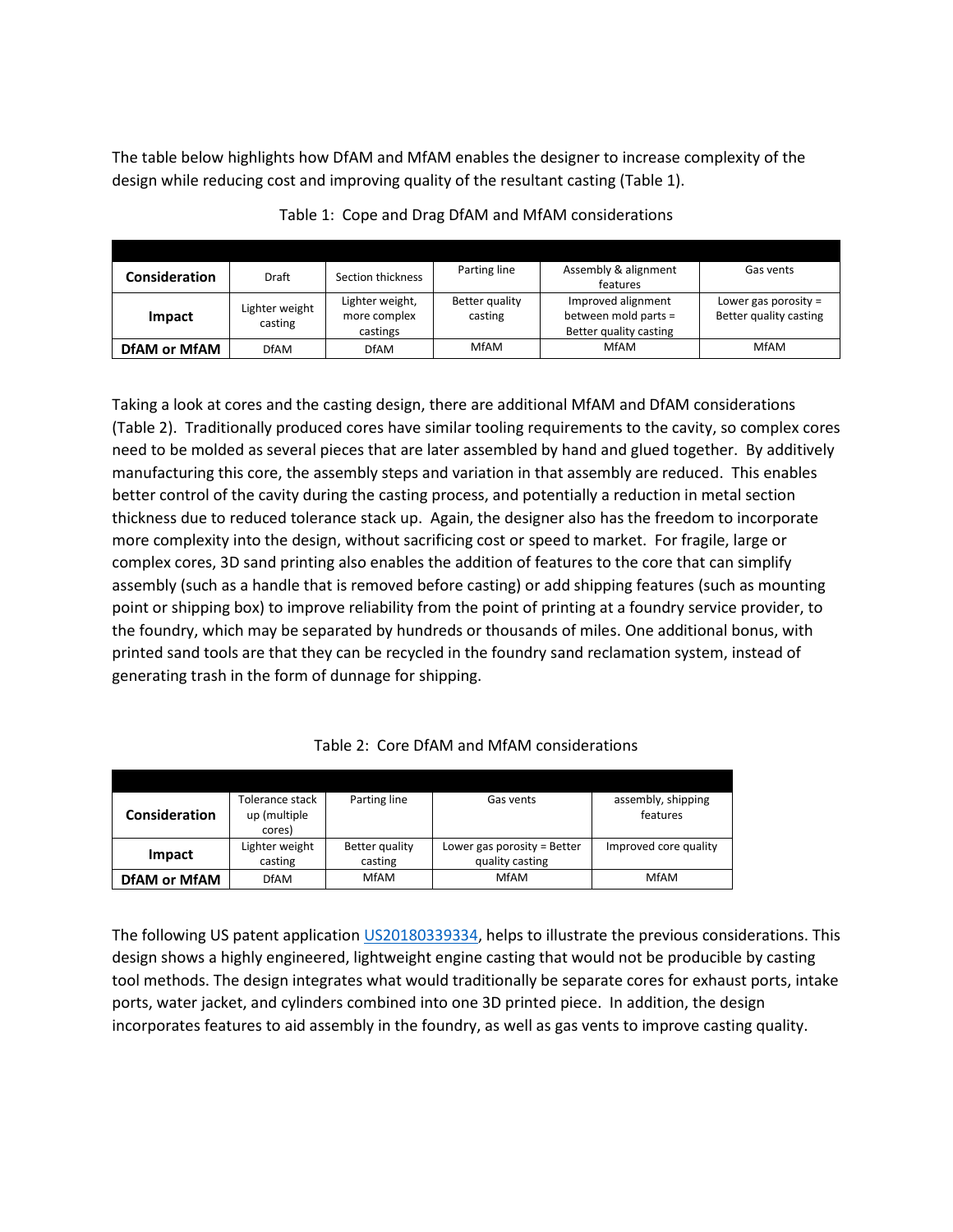

Figure 2. Figure from patent application US20180339334 showing complex core assembly united into a single piece.

Even with all the above considerations, why is there not wide-spread adoption of additive manufacturing into the casting process? It comes down to the fundamentals. Finding these AM-enabled casting sweet spots requires awareness by engineering and sourcing teams to know how to best apply these techniques. Robust DfAM and MfAM training can help your team identify opportunities to apply additive manufacturing to cores and molds, and it can also help determine when AM is not the right method to use. Ultimately, investing in AM can save substantial time and money. In an interview with Bob Braun from Wisconsin Aluminum Foundry, he showcased how their team was able to significantly reduce lead time by using additive manufacturing, producing a casting for a customer in less than two weeks. These results simply come down to the ability of a team to apply the right design principles to the process.

> *"Additive tools are half the cost and done in half the time of conventional foundry solutions."*

> > - *[Marshall Miller,](https://www.linkedin.com/in/marshall-miller-b8a4a414/) Foundry Innovator*